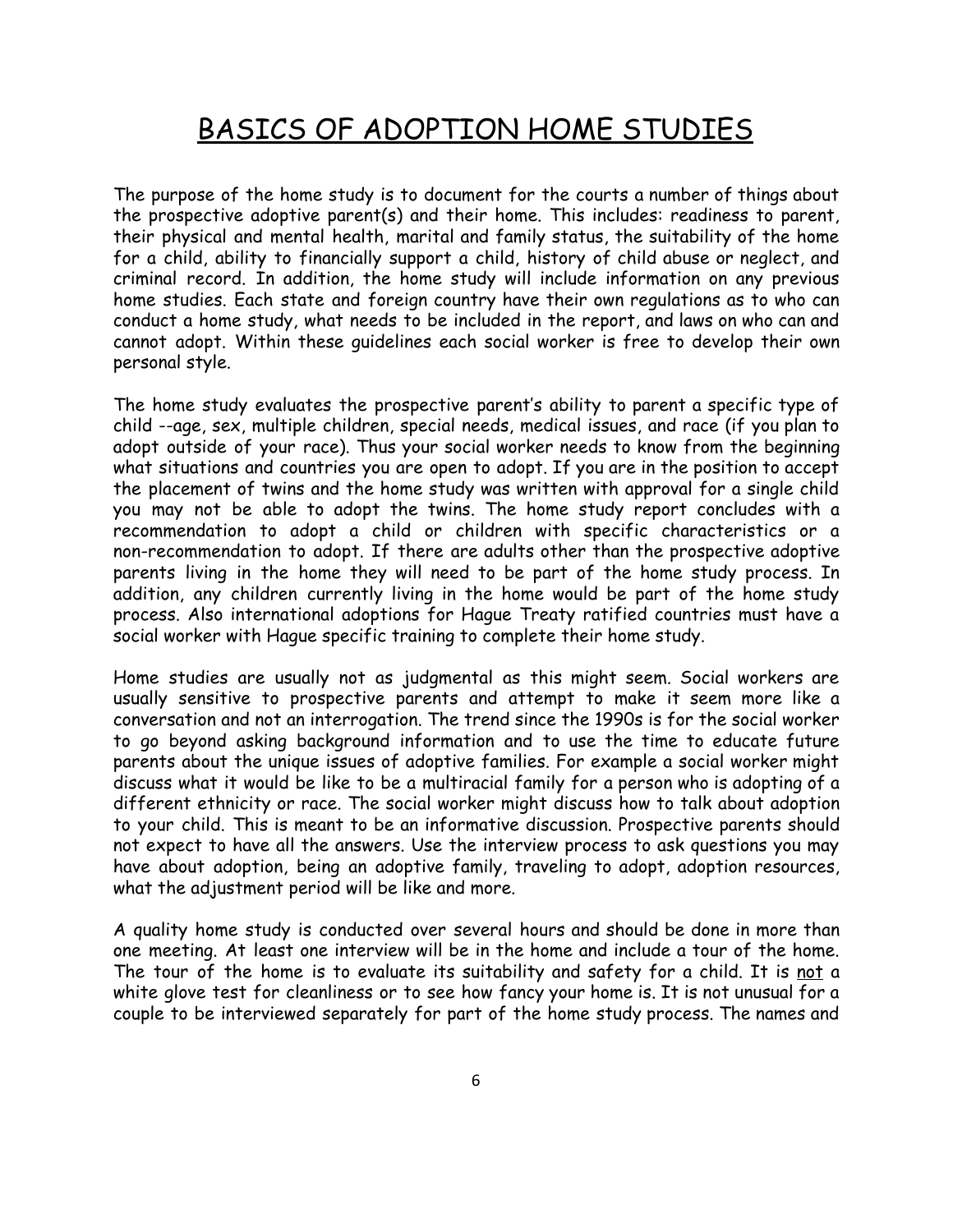addresses for references, verification of income, and statement from the prospective parents' physician stating you are physically fit to raise a child will probably be requested.

The interviews will include questions that are factual in nature such as: how old you are, where you were born, general health information, financial ability to support a child, level of education, interests, description of extended family, employment, relationships with family members, religion, experiences with children. For couples, information on how you met, how long you have been married and how infertility was resolved will most likely be asked. Also couples might be asked: What do you think are positive and negative attributes about your spouse? How would you describe your marriage? Be prepared to answer questions about previous marriages and other children. Subjective questions will most likely include: Why do you want to be a parent? What about the family that you grew up in would you want or not want for your own family? Expect questions on the level of post placement openness with the birth family you are comfortable with and if you plan to tell your child they are adopted. You will be asked if you have ever been convicted of a crime or convicted of child abuse.

Background checks will be done on criminal records and child abuse. It is not wise to be deceptive or dishonest in the interviews or documents you provided. If the social worker notices inconsistencies or obvious deception it could harm your chances on a positive recommendation. It is better to explain the context of which something negative occurred and talk about how you learned from that experience. If you have something in your background that is of concern --- criminal record, psychiatric treatment, medical illness --- your social worker will probably ask you details about the situation/condition, if you are at a better place now, how you resolved your problems and what resources are available to you. The social worker or the agency may ask for additional proof (statement from physician, therapist, or psychological testing) that you are indeed in a position to successfully parent a child. The state laws & foreign country establish the laws that qualify you or disqualify you to adopt a child. You are often allowed to see the home study report prior to submission to court. If you disagree with the recommendation or there is a factual error in the report you may be able to attach an addendum to the home study prior to its submission to court. Your openness or lack of openness in the interview process will be included in the home study. If additional interview time is required to complete a thorough background review you may be charged by the social worker or agency to pay an additional fee.

Keep in mind that the courts require your home study to be current. In NYS your home study will need to be updated after 18 months. Thus you many not want to start your home study until you are ready to start your adoption application. If anything significant changes: job, home location, medical condition you are required to inform your social worker so your home study can be updated.